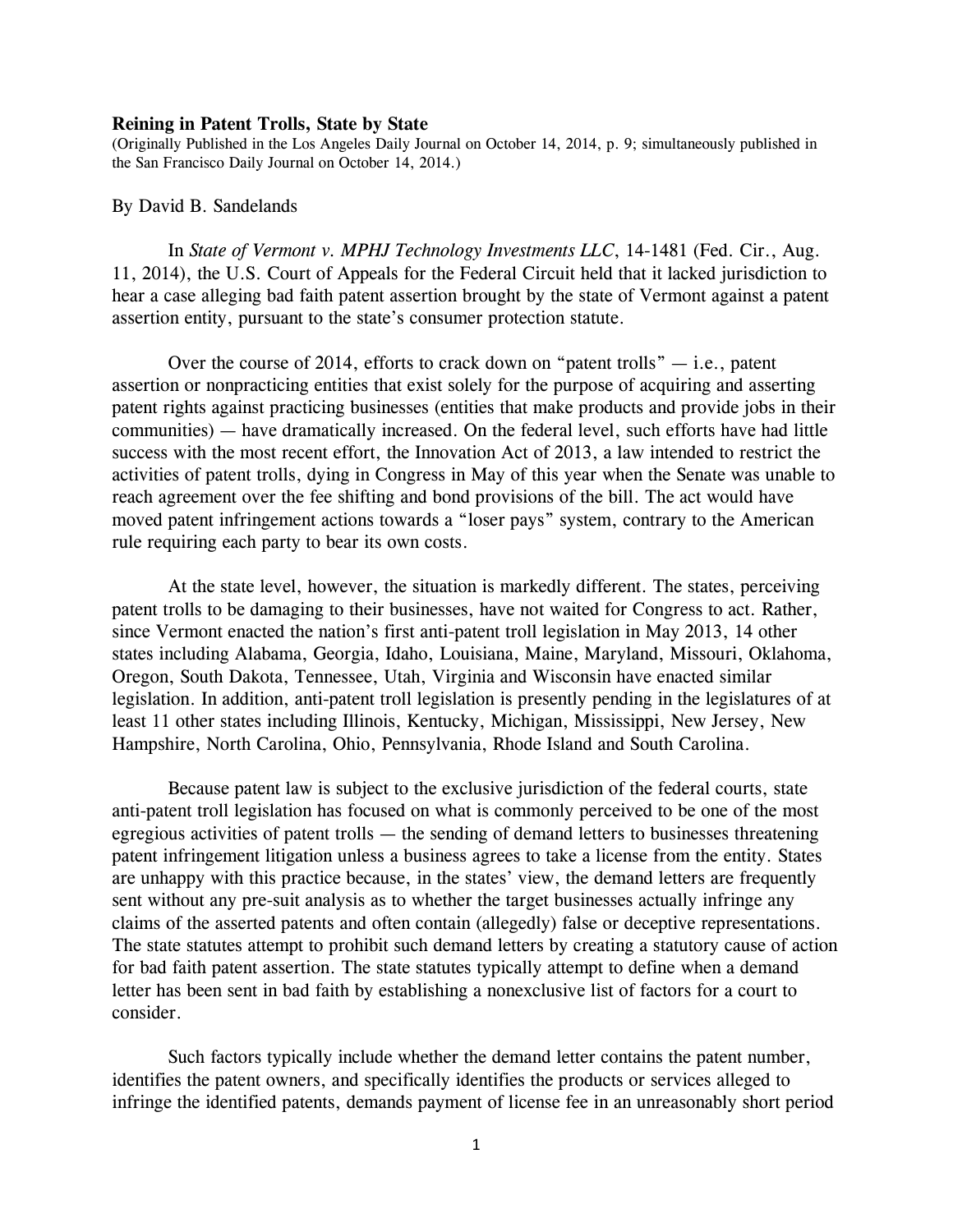of time, or contains false or deceptive statements. More controversially, the statutes typically further define evidence of bad faith to include whether the patent assertion entity conducted a detailed pre-suit investigation to establish the merits of the infringement claim.

Vermont's anti-patent troll statute is exemplary and establishes that bad faith is shown if: "Prior to sending the demand letter, the person fails to conduct an analysis comparing the claims in the patent to the target's products, services and technology, or such an analysis was done but does not identify specific areas in which products, services, and technology are covered by the claims in the patent." State statutes like Vermont's raise issues of federal preemption because the statue arguably requires a state court to apply federal patent law in determining whether a patent assertion entity has conducted a sufficient pre-suit investigation.

The Vermont statute and those like it are an unusual development in American law because they provide a recipient of a demand letter with a "threat" cause of action; the recipient need not wait to see if the patent assertion entity will actually follow through with its threatened litigation. Rather, the recipient can immediately file an action in state court seeking injunctive relief from further threats, as well as money damages, exemplary damages, and attorney fees and costs, upon demonstrating that the demand letter was sent in bad faith, as defined by the state statute  $-$  all without any determination as to whether the asserted patent is actually valid and infringed.

The question of whether the state anti-patent troll statutes are preempted by federal patent law is presently an open question. An early test suggests that carefully worded statutes are not preempted.

In a case believed to be the first of its kind, Vermont sued the notorious patent troll MPHJ Technologies Investments LLC in state superior court under the Vermont consumer protection statute. Vermont sought to enjoin MPHJ from sending demand letters threatening patent infringement to Vermont businesses. MPHJ claims to own patents that cover "scan to email" functionality common to many office copying and scanning systems. MPHJ is alleged to have sent more than 10,000 demand letters to businesses demanding a license fee of about \$900 to \$1,200 per employee for use of its technology.

Vermont's suit alleged that MPHJ violated the Vermont consumer protection act because MPHJ performed no due diligence to confirm whether the recipients of its demand letters were likely infringers, falsely implied that a pre-suit investigation had been performed, falsely stated that the business community had responded favorably to MPHJ's licensing program, and falsely stated that litigation was likely absent taking a license.

Shortly after Vermont filed suit in state court, MPHJ removed the action to district court asserting that federal question jurisdiction was established because the validity, infringement and enforcement of the patents at issue fell within the exclusive jurisdiction of the federal courts. Vermont thereafter moved to remand the case back to state court on the grounds that the claims presented were consumer fraud claims based solely upon state law.